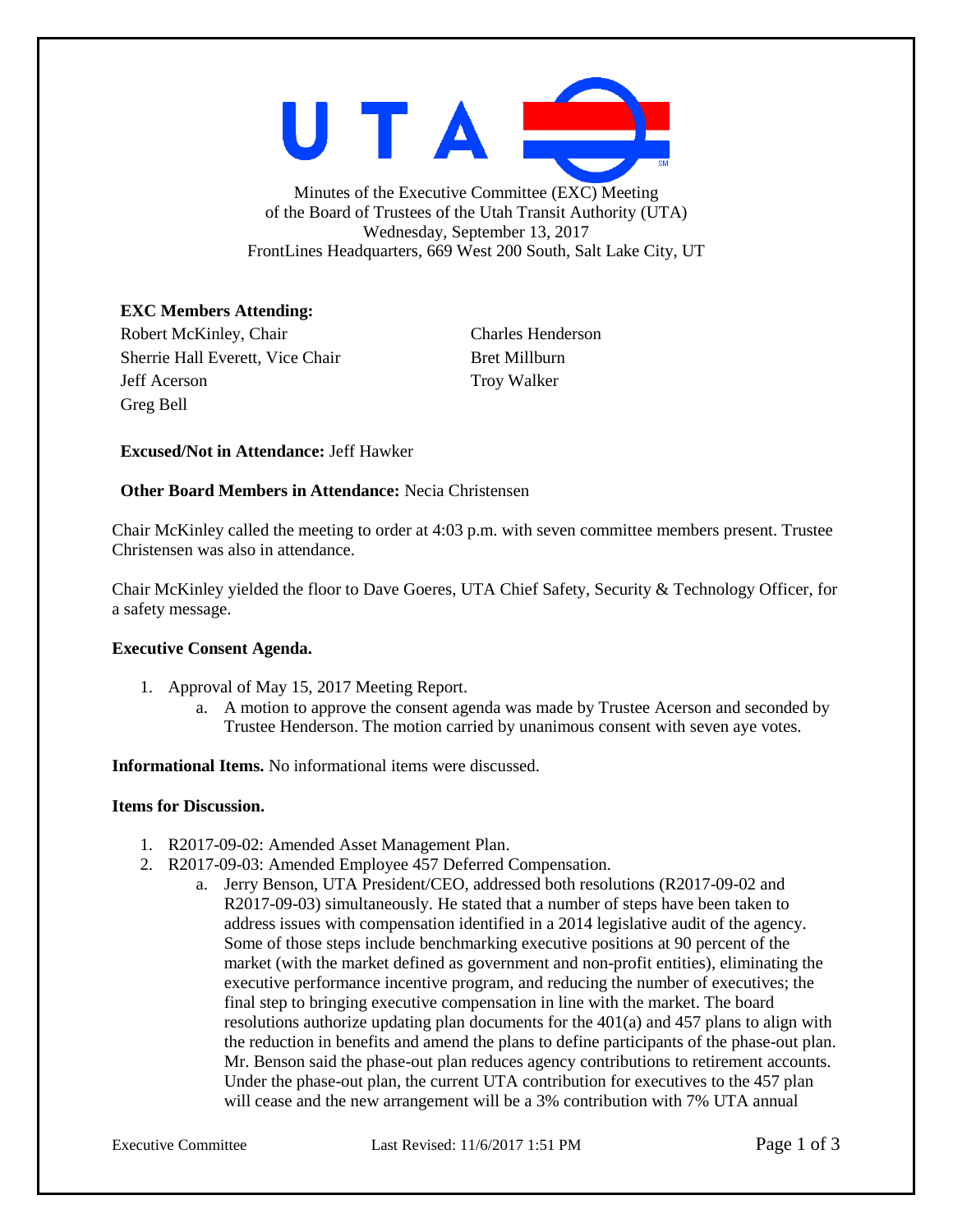match. The 401(a) program will continue only for Mr. Benson due to a clause specifying the 401(a) plan in his existing contract, but his contribution percentages will match the new percentages for executives participating in 457 plan. Mr. Benson clarified that he is participating only in the 401(a) plan, not the 401(a) and 457 both.

Questions were posed by EXC and answered by Mr. Benson. In response to a question about the inception of the  $401(a)$  plan, Mr. Benson replied that the  $401(a)$  benefit was implemented as part of a key employee retention strategy to maintain agency stability during preparations for the 2002 Winter Olympics.

A motion to forward the resolutions to the board agenda was made by Trustee Bell and seconded by Trustee Henderson. The motion carried by unanimous consent.

## **Board Meeting Agenda Approval.**

- 1. May, June, and July, 2017 Financial Reports.
	- a. A motion to forward the May, June, and July, 2017, financial reports to the board agenda was made by Trustee Acerson and seconded by Trustee Walker. The motion carried by unanimous consent.
- 2. S-Line Funding.
	- a. A motion to forward the S-Line funding item to the board agenda was made by Trustee Millburn and seconded by Trustee Walker. The motion carried by unanimous consent.
- 3. Service Standards.
	- a. A motion to forward the service standards presentation to the board agenda was made by Vice Chair Everett and seconded by Trustee Henderson. The motion carried by unanimous consent.
- 4. Trustee Henderson requested time on the board agenda to update trustees on progress on the board's strategic plan.
- 5. Chair McKinley said that Trustee Taylor, as the board liaison to the Committee on Accessible Transportation, would report to the board in September on the committee's activities.
- 6. Chair McKinley suggested adding an additional vice chair to the leadership of the board and recommended that Trustee Bell fill that position. A motion to forward Chair McKinley's recommendation to the full board for consideration was made by Trustee Walker and seconded by Trustee Millburn. The motion carried by unanimous consent.

**Closed Session.** No closed session was held.

**Action Taken Regarding Matters Discussed in Closed Session.** No closed session was held.

## **Other Business.**

- 1. Adjustments to the 2017 Meeting Schedule.
	- a. In November, committee meetings and board meeting will both be held on November 15.
	- b. In December, committee meetings will be held on December 6, executive committee meeting will be held on December 11, and board meeting will be held on December 13.

Trustee Bell requested regular meeting times and standardized meeting invitations from staff.

2. Additional Item for the Board Meeting Agenda: Airport TRAX Extension.